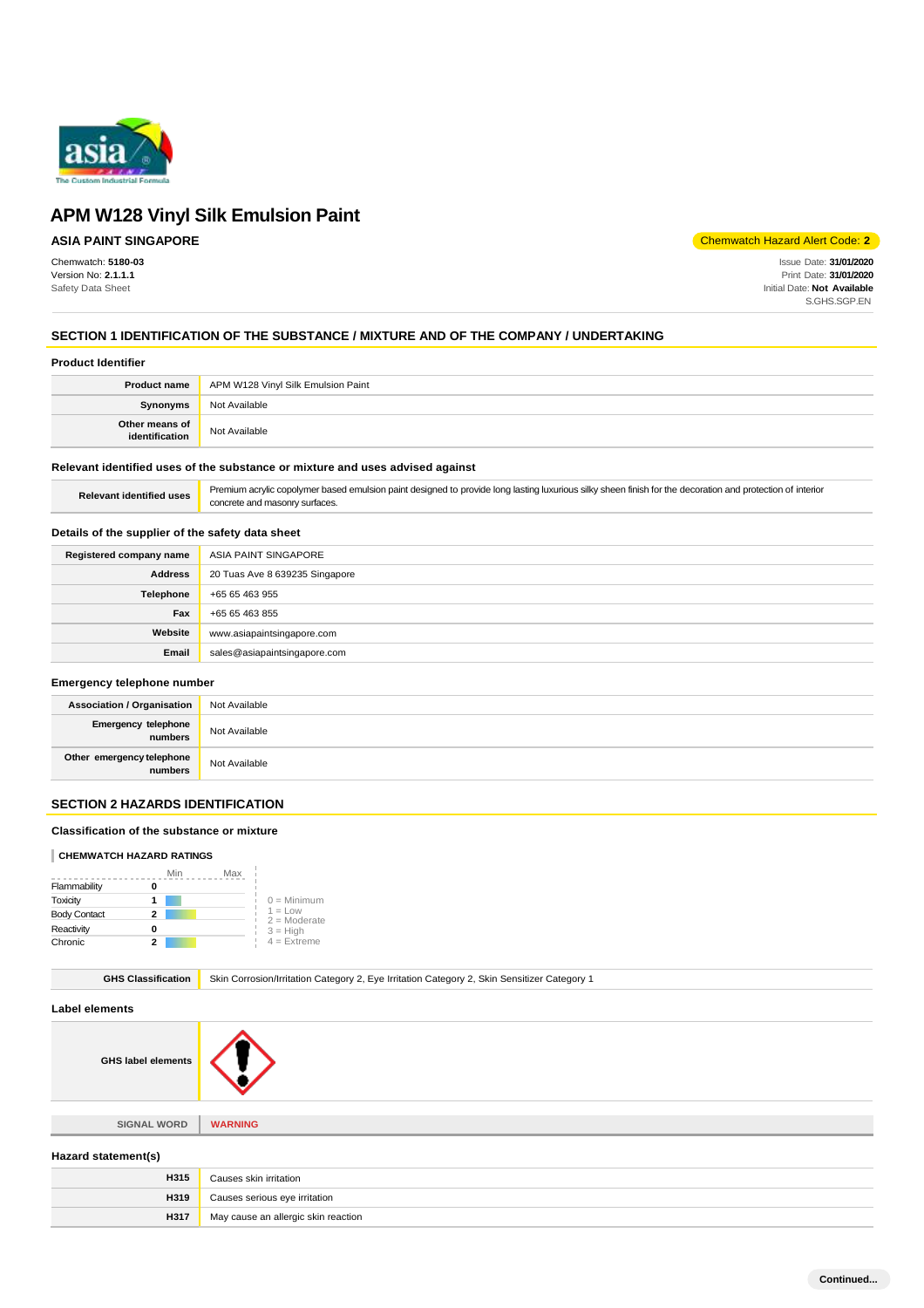#### **Precautionary statement(s) Prevention**

| P280 | Wear protective gloves/protective clothing/eye protection/face protection. |
|------|----------------------------------------------------------------------------|
| P261 | Avoid breathing dust/fume/gas/mist/vapours/spray.                          |
| P272 | Contaminated work clothing should not be allowed out of the workplace.     |

#### **Precautionary statement(s) Response**

| P302+P352      | IF ON SKIN: Wash with plenty of water and soap                                                                                   |
|----------------|----------------------------------------------------------------------------------------------------------------------------------|
| P305+P351+P338 | IF IN EYES: Rinse cautiously with water for several minutes. Remove contact lenses, if present and easy to do. Continue rinsing. |
| P333+P313      | If skin irritation or rash occurs: Get medical advice/attention.                                                                 |
| P337+P313      | If eye irritation persists: Get medical advice/attention.                                                                        |
| P362+P364      | Take off contaminated clothing and wash it before reuse.                                                                         |

#### **Precautionary statement(s) Storage**

#### **Precautionary statement(s) Disposal**

**P501** Dispose of contents/container to authorised chemical landfill or if organic to high temperature incineration

# **SECTION 3 COMPOSITION / INFORMATION ON INGREDIENTS**

#### **Substances**

See section below for composition of Mixtures

#### **Mixtures**

| <b>CAS No</b> | %[weight] | Name                                       |
|---------------|-----------|--------------------------------------------|
| 2682-20-4     | < 0.05    | 2-methyl-4-isothiazolin-3-one              |
| 55965-84-9    | < 0.05    | isothiazolinones, mixed                    |
|               | balance   | Ingredients determined not to be hazardous |

#### **SECTION 4 FIRST AID MEASURES**

# **Description of first aid measures**

| If this product comes in contact with the eyes:<br>Wash out immediately with fresh running water.<br>Ensure complete irrigation of the eye by keeping eyelids apart and away from eye and moving the eyelids by occasionally lifting the upper and lower lids.<br>Seek medical attention without delay; if pain persists or recurs seek medical attention.<br>Removal of contact lenses after an eye injury should only be undertaken by skilled personnel.                                |
|--------------------------------------------------------------------------------------------------------------------------------------------------------------------------------------------------------------------------------------------------------------------------------------------------------------------------------------------------------------------------------------------------------------------------------------------------------------------------------------------|
| If skin contact occurs:<br>Immediately remove all contaminated clothing, including footwear.<br>Flush skin and hair with running water (and soap if available).<br>Seek medical attention in event of irritation.                                                                                                                                                                                                                                                                          |
| If fumes, aerosols or combustion products are inhaled remove from contaminated area.<br>Other measures are usually unnecessary.                                                                                                                                                                                                                                                                                                                                                            |
| If swallowed do <b>NOT</b> induce vomiting.<br>If vomiting occurs, lean patient forward or place on left side (head-down position, if possible) to maintain open airway and prevent aspiration.<br>Observe the patient carefully.<br>Never give liquid to a person showing signs of being sleepy or with reduced awareness; i.e. becoming unconscious.<br>Give water to rinse out mouth, then provide liquid slowly and as much as casualty can comfortably drink.<br>Seek medical advice. |
|                                                                                                                                                                                                                                                                                                                                                                                                                                                                                            |

#### **Indication of any immediate medical attention and special treatment needed**

Treat symptomatically.

- For acute or short term repeated exposures to ethylene glycol:
	- Early treatment of ingestion is important. Ensure emesis is satisfactory.
	- Test and correct for metabolic acidosis and hypocalcaemia.
- Apply sustained diuresis when possible with hypertonic mannitol. Evaluate renal status and begin haemodialysis if indicated. [I.L.O]
- Rapid absorption is an indication that emesis or lavage is effective only in the first few hours. Cathartics and charcoal are generally not effective.
- ▶ Correct acidosis, fluid/electrolyte balance and respiratory depression in the usual manner. Systemic acidosis (below 7.2) can be treated with intravenous sodium bicarbonate solution.
- Ethanol therapy prolongs the half-life of ethylene glycol and reduces the formation of toxic metabolites.
- Pyridoxine and thiamine are cofactors for ethylene glycol metabolism and should be given (50 to 100 mg respectively) intramuscularly, four times per day for 2 days.
- ▶ Magnesium is also a cofactor and should be replenished. The status of 4-methylpyrazole, in the treatment regime, is still uncertain. For clearance of the material and its metabolites,
- haemodialysis is much superior to peritoneal dialysis.

#### [Ellenhorn and Barceloux: Medical Toxicology]

It has been suggested that there is a need for establishing a new biological exposure limit before a workshift that is clearly below 100 mmol ethoxy-acetic acids per mole creatinine in morning urine of people occupationally exposed to ethylene glycol ethers. This arises from the finding that an increase in urinary stones may be associated with such exposures. *Laitinen J., et al: Occupational & Environmental Medicine 1996; 53, 595-600*

for diuron:

- Symptomatic and supportive action is indicated.
- Methaemoglobinaemia is possible
- $\triangleright$  if compound is hydrolysed in vivo to aniline.
- Kimathaemoglobinaemia causes cyanosis. Reversion of methaemoglobin to haemoglobin is spontaneous after removal from exposure, so moderate degrees of cyanosis need be treated only by supportive measures such as bed rest and oxygen inhalation.
- Thorough cleansing of the entire contaminated area of the body, including the scalp and nails is of the utmost importance.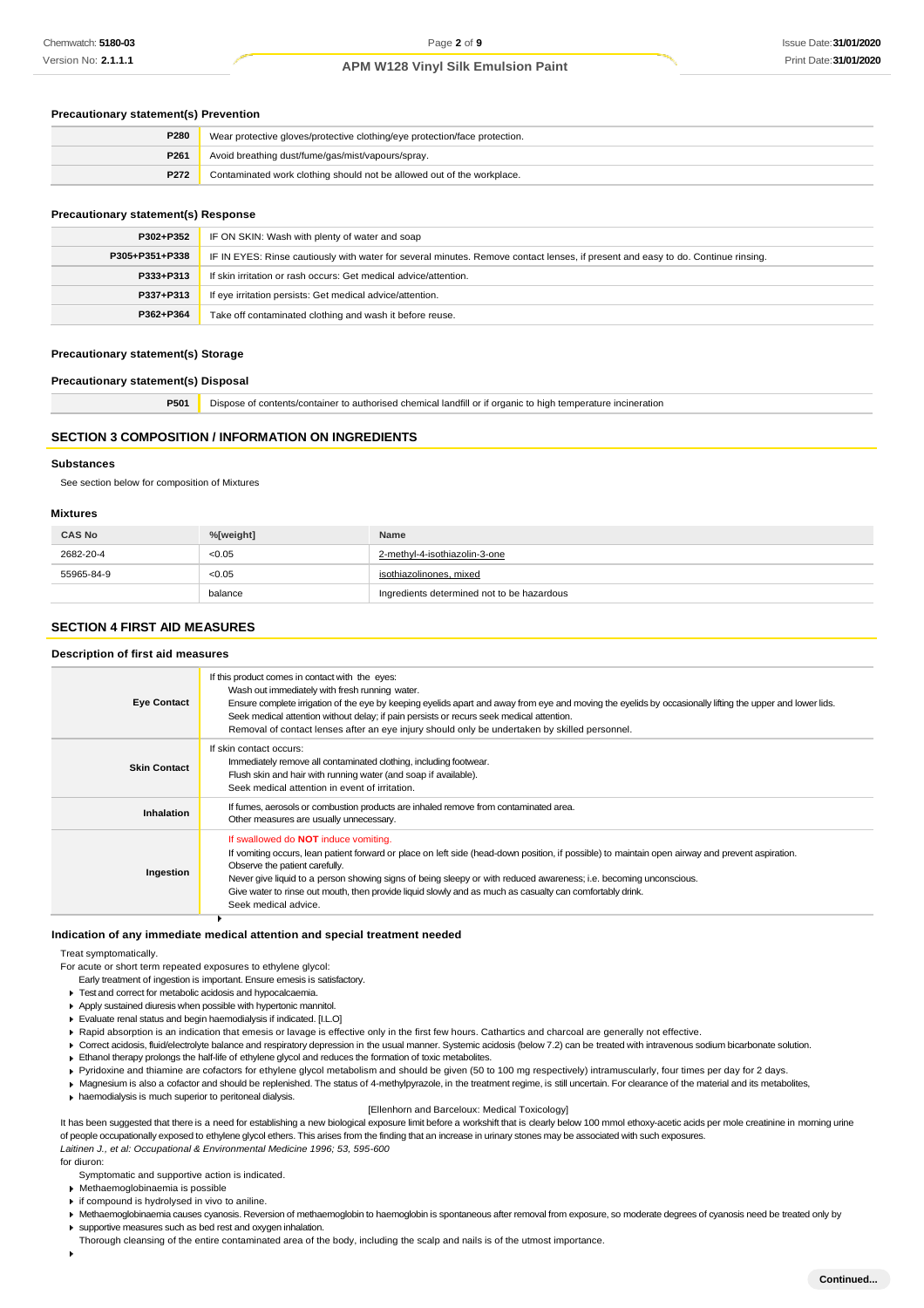# **SECTION 5 FIREFIGHTING MEASURES**

| <b>Extinguishing media</b> |                                                                                                                                                                                                                                                                                                                                                                                                                                                                                                      |
|----------------------------|------------------------------------------------------------------------------------------------------------------------------------------------------------------------------------------------------------------------------------------------------------------------------------------------------------------------------------------------------------------------------------------------------------------------------------------------------------------------------------------------------|
|                            | The product contains a substantial proportion of water, therefore there are no restrictions on the type of extinguishing media which may be used. Choice of<br>extinguishing media should take into account surrounding areas.<br>Though the material is non-combustible, evaporation of water from the mixture, caused by the heat of nearby fire, may produce floating layers of combustible<br>substances.<br>In such an event consider:<br>$\blacktriangleright$ foam.<br>► dry chemical powder. |
|                            | carbon dioxide.                                                                                                                                                                                                                                                                                                                                                                                                                                                                                      |

**Special hazards arising from the substrate or mixture**

**Fire Incompatibility** None known.

# **Advice for firefighters**

| <b>Fire Fighting</b>         | Alert Fire Brigade and tell them location and nature of hazard.<br>Wear breathing apparatus plus protective gloves in the event of a fire.<br>Prevent, by any means available, spillage from entering drains or water courses.<br>Use fire fighting procedures suitable for surrounding area.<br><b>DO NOT</b> approach containers suspected to be hot.<br>Cool fire exposed containers with water spray from a protected location.<br>If safe to do so, remove containers from path of fire.<br>Equipment should be thoroughly decontaminated after use.                                         |
|------------------------------|---------------------------------------------------------------------------------------------------------------------------------------------------------------------------------------------------------------------------------------------------------------------------------------------------------------------------------------------------------------------------------------------------------------------------------------------------------------------------------------------------------------------------------------------------------------------------------------------------|
| <b>Fire/Explosion Hazard</b> | The material is not readily combustible under normal conditions.<br>However, it will break down under fire conditions and the organic component may burn.<br>Not considered to be a significant fire risk.<br>Heat may cause expansion or decomposition with violent rupture of containers.<br>Decomposes on heating and may produce toxic fumes of carbon monoxide (CO).<br>May emit acrid smoke.<br>Decomposes on heating and produces toxic fumes of: carbon dioxide (CO2), other pyrolysis products typical of burning organic materialMay emit poisonous<br>fumes. May emit corrosive fumes. |

# **SECTION 6 ACCIDENTAL RELEASE MEASURES**

## **Personal precautions, protective equipment and emergency procedures**

| <b>Minor Spills</b> | Clean up all spills immediately.<br>Avoid breathing vapours and contact with skin and eyes.<br>Control personal contact with the substance, by using protective equipment.<br>Contain and absorb spill with sand, earth, inert material or vermiculite.<br>Wipe up.<br>Place in a suitable, labelled container for waste disposal.                                                                                                                                                                                                                                                                                                             |
|---------------------|------------------------------------------------------------------------------------------------------------------------------------------------------------------------------------------------------------------------------------------------------------------------------------------------------------------------------------------------------------------------------------------------------------------------------------------------------------------------------------------------------------------------------------------------------------------------------------------------------------------------------------------------|
| <b>Major Spills</b> | Minor hazard.<br>Clear area of personnel.<br>Alert Fire Brigade and tell them location and nature of hazard.<br>Control personal contact with the substance, by using protective equipment as required.<br>Prevent spillage from entering drains or water ways.<br>Contain spill with sand, earth or vermiculite.<br>Collect recoverable product into labelled containers for recycling.<br>Absorb remaining product with sand, earth or vermiculite and place in appropriate containers for disposal.<br>Wash area and prevent runoff into drains or waterways.<br>If contamination of drains or waterways occurs, advise emergency services. |
|                     |                                                                                                                                                                                                                                                                                                                                                                                                                                                                                                                                                                                                                                                |

Personal Protective Equipment advice is contained in Section 8 of the SDS.

# **SECTION 7 HANDLING AND STORAGE**

### **Precautions for safe handling**

| Safe handling | DO NOT allow clothing wet with material to stay in contact with skin<br>Avoid all personal contact, including inhalation.<br>▶ Wear protective clothing when risk of exposure occurs.<br>▶ Use in a well-ventilated area.<br>Prevent concentration in hollows and sumps.<br>DO NOT enter confined spaces until atmosphere has been checked.<br>DO NOT allow material to contact humans, exposed food or food utensils.<br>Avoid contact with incompatible materials.<br><b>When handling, DO NOT eat, drink or smoke.</b><br>▶ Keep containers securely sealed when not in use.<br>Avoid physical damage to containers.<br>Always wash hands with soap and water after handling.<br>Work clothes should be laundered separately. Launder contaminated clothing before re-use.<br>Use good occupational work practice.<br>Observe manufacturer's storage and handling recommendations contained within this MSDS.<br>Atmosphere should be regularly checked against established exposure standards to ensure safe working conditions are maintained. |
|---------------|-----------------------------------------------------------------------------------------------------------------------------------------------------------------------------------------------------------------------------------------------------------------------------------------------------------------------------------------------------------------------------------------------------------------------------------------------------------------------------------------------------------------------------------------------------------------------------------------------------------------------------------------------------------------------------------------------------------------------------------------------------------------------------------------------------------------------------------------------------------------------------------------------------------------------------------------------------------------------------------------------------------------------------------------------------|
|               |                                                                                                                                                                                                                                                                                                                                                                                                                                                                                                                                                                                                                                                                                                                                                                                                                                                                                                                                                                                                                                                     |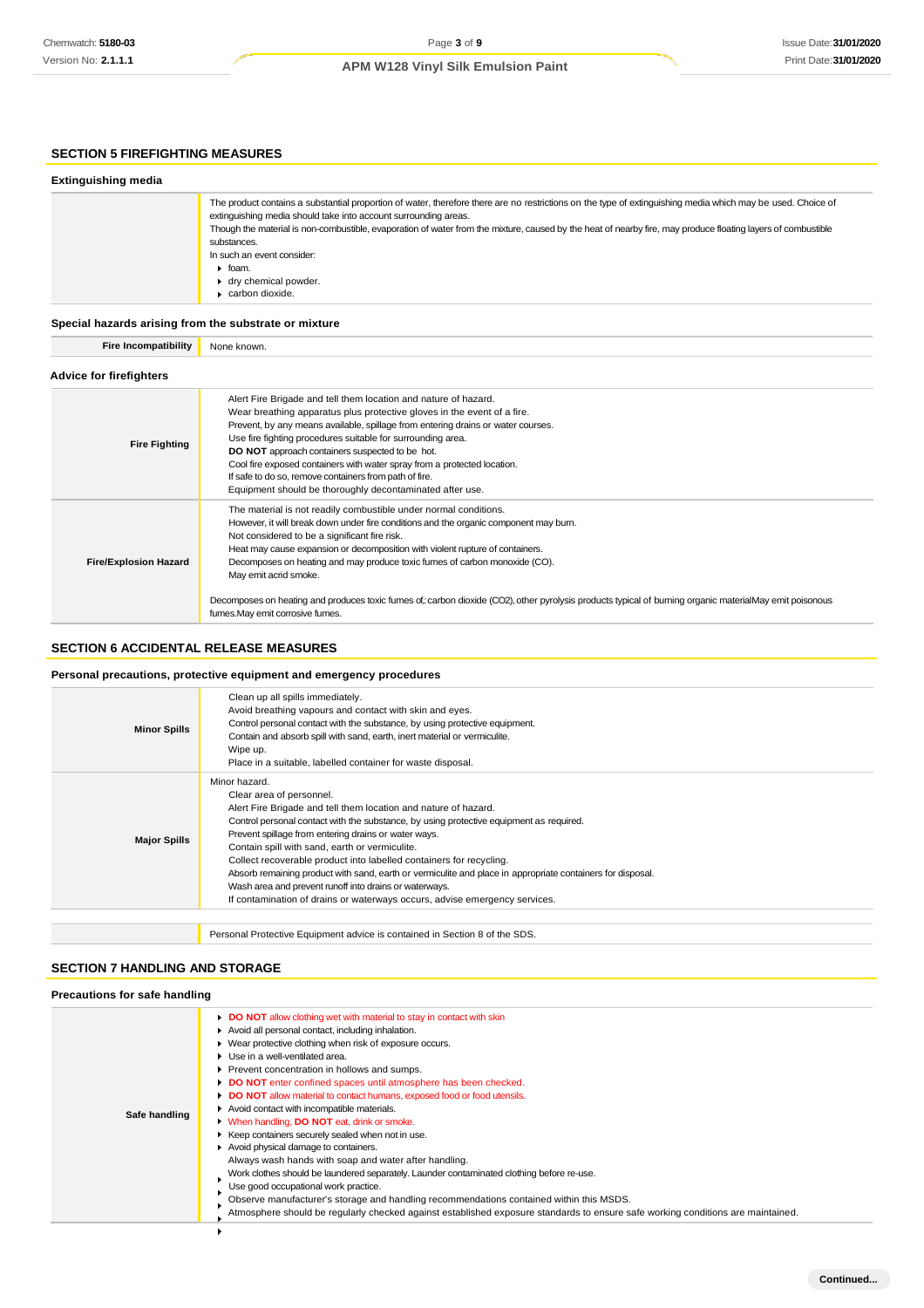| Other information                                            | Store in original containers.<br>▶ Keep containers securely sealed.<br>Store in a cool, dry, well-ventilated area.<br>Store away from incompatible materials and foodstuff containers.<br>Protect containers against physical damage and check regularly for leaks.<br>▶ Observe manufacturer's storage and handling recommendations contained within this MSDS. |  |
|--------------------------------------------------------------|------------------------------------------------------------------------------------------------------------------------------------------------------------------------------------------------------------------------------------------------------------------------------------------------------------------------------------------------------------------|--|
| Conditions for safe storage, including any incompatibilities |                                                                                                                                                                                                                                                                                                                                                                  |  |
| Suitable container                                           | Polyethylene or polypropylene container.<br>Packing as recommended by manufacturer.<br>Check all containers are clearly labelled and free from leaks.                                                                                                                                                                                                            |  |
| Storage incompatibility                                      | None known                                                                                                                                                                                                                                                                                                                                                       |  |
|                                                              | <b>SECTION 8 EXPOSURE CONTROLS / PERSONAL PROTECTION</b>                                                                                                                                                                                                                                                                                                         |  |

#### **Control parameters**

# **OCCUPATIONAL EXPOSURE LIMITS (OEL)**

**INGREDIENT DATA**

# Not Available

**EMERGENCY LIMITS**

| Ingredient                            | <b>Material name</b> | TEEL-1        | TEEL-2              | TEEL-3        |
|---------------------------------------|----------------------|---------------|---------------------|---------------|
| APM W128 Vinyl Silk Emulsion<br>Paint | Not Available        | Not Available | Not Available       | Not Available |
|                                       |                      |               |                     |               |
| Ingredient                            | <b>Original IDLH</b> |               | <b>Revised IDLH</b> |               |
| 2-methyl-4-isothiazolin-3-one         | Not Available        |               | Not Available       |               |
| isothiazolinones, mixed               | Not Available        |               | Not Available       |               |

### **Exposure controls**

|                         | Engineering controls are used to remove a hazard or place a barrier between the worker and the hazard. Well-designed engineering controls can be highly<br>effective in protecting workers and will typically be independent of worker interactions to provide this high level of protection.<br>The basic types of engineering controls are:<br>Process controls which involve changing the way a job activity or process is done to reduce the risk.<br>Enclosure and/or isolation of emission source which keeps a selected hazard "physically" away from the worker and ventilation that strategically "adds" and<br>"removes" air in the work environment. Ventilation can remove or dilute an air contaminant if designed properly. The design of a ventilation system must match<br>the particular process and chemical or contaminant in use.<br>Employers may need to use multiple types of controls to prevent employee overexposure.<br>General exhaust is adequate under normal operating conditions. Local exhaust ventilation may be required in specific circumstances. If risk of overexposure<br>exists, wear approved respirator. Correct fit is essential to obtain adequate protection. Provide adequate ventilation in warehouse or closed storage areas. Air<br>contaminants generated in the workplace possess varying "escape" velocities which, in turn, determine the "capture velocities" of fresh circulating air required<br>to effectively remove the contaminant. |                                  |                                    |
|-------------------------|--------------------------------------------------------------------------------------------------------------------------------------------------------------------------------------------------------------------------------------------------------------------------------------------------------------------------------------------------------------------------------------------------------------------------------------------------------------------------------------------------------------------------------------------------------------------------------------------------------------------------------------------------------------------------------------------------------------------------------------------------------------------------------------------------------------------------------------------------------------------------------------------------------------------------------------------------------------------------------------------------------------------------------------------------------------------------------------------------------------------------------------------------------------------------------------------------------------------------------------------------------------------------------------------------------------------------------------------------------------------------------------------------------------------------------------------------------------------------------------------------|----------------------------------|------------------------------------|
|                         | Type of Contaminant:                                                                                                                                                                                                                                                                                                                                                                                                                                                                                                                                                                                                                                                                                                                                                                                                                                                                                                                                                                                                                                                                                                                                                                                                                                                                                                                                                                                                                                                                             |                                  | Air Speed:                         |
|                         | solvent, vapours, degreasing etc., evaporating from tank (in still air).                                                                                                                                                                                                                                                                                                                                                                                                                                                                                                                                                                                                                                                                                                                                                                                                                                                                                                                                                                                                                                                                                                                                                                                                                                                                                                                                                                                                                         |                                  | 0.25-0.5 m/s (50-100<br>f/min)     |
| Appropriate engineering | aerosols, fumes from pouring operations, intermittent container filling, low speed conveyer transfers, welding, spray drift, plating<br>acid fumes, pickling (released at low velocity into zone of active generation)                                                                                                                                                                                                                                                                                                                                                                                                                                                                                                                                                                                                                                                                                                                                                                                                                                                                                                                                                                                                                                                                                                                                                                                                                                                                           |                                  | 0.5-1 m/s (100-200<br>$f/min.$ )   |
| controls                | direct spray, spray painting in shallow booths, drum filling, conveyer loading, crusher dusts, gas discharge (active generation into<br>zone of rapid air motion)                                                                                                                                                                                                                                                                                                                                                                                                                                                                                                                                                                                                                                                                                                                                                                                                                                                                                                                                                                                                                                                                                                                                                                                                                                                                                                                                |                                  | 1-2.5 m/s (200-500<br>$f/min.$ )   |
|                         | grinding, abrasive blasting, tumbling, high speed wheel generated dusts (released at high initial velocity into zone of very high rapid<br>air motion).                                                                                                                                                                                                                                                                                                                                                                                                                                                                                                                                                                                                                                                                                                                                                                                                                                                                                                                                                                                                                                                                                                                                                                                                                                                                                                                                          |                                  | 2.5-10 m/s (500-2000<br>$f/min.$ ) |
|                         | Within each range the appropriate value depends on:                                                                                                                                                                                                                                                                                                                                                                                                                                                                                                                                                                                                                                                                                                                                                                                                                                                                                                                                                                                                                                                                                                                                                                                                                                                                                                                                                                                                                                              |                                  |                                    |
|                         | Lower end of the range                                                                                                                                                                                                                                                                                                                                                                                                                                                                                                                                                                                                                                                                                                                                                                                                                                                                                                                                                                                                                                                                                                                                                                                                                                                                                                                                                                                                                                                                           | Upper end of the range           |                                    |
|                         | 1: Room air currents minimal or favourable to capture                                                                                                                                                                                                                                                                                                                                                                                                                                                                                                                                                                                                                                                                                                                                                                                                                                                                                                                                                                                                                                                                                                                                                                                                                                                                                                                                                                                                                                            | 1: Disturbing room air currents  |                                    |
|                         | 2: Contaminants of low toxicity or of nuisance value only.                                                                                                                                                                                                                                                                                                                                                                                                                                                                                                                                                                                                                                                                                                                                                                                                                                                                                                                                                                                                                                                                                                                                                                                                                                                                                                                                                                                                                                       | 2: Contaminants of high toxicity |                                    |
|                         | 3: Intermittent, low production.                                                                                                                                                                                                                                                                                                                                                                                                                                                                                                                                                                                                                                                                                                                                                                                                                                                                                                                                                                                                                                                                                                                                                                                                                                                                                                                                                                                                                                                                 | 3: High production, heavy use    |                                    |
|                         | 4: Large hood or large air mass in motion                                                                                                                                                                                                                                                                                                                                                                                                                                                                                                                                                                                                                                                                                                                                                                                                                                                                                                                                                                                                                                                                                                                                                                                                                                                                                                                                                                                                                                                        | 4: Small hood-local control only |                                    |
|                         | Simple theory shows that air velocity falls rapidly with distance away from the opening of a simple extraction pipe. Velocity generally decreases with the square<br>of distance from the extraction point (in simple cases). Therefore the air speed at the extraction point should be adjusted, accordingly, after reference to<br>distance from the contaminating source. The air velocity at the extraction fan, for example, should be a minimum of 1-2 $m/s$ (200-400 f/min) for extraction of<br>solvents generated in a tank 2 meters distant from the extraction point. Other mechanical considerations, producing performance deficits within the extraction<br>apparatus, make it essential that theoretical air velocities are multiplied by factors of 10 or more when extraction systems are installed or used.                                                                                                                                                                                                                                                                                                                                                                                                                                                                                                                                                                                                                                                                    |                                  |                                    |
|                         | m                                                                                                                                                                                                                                                                                                                                                                                                                                                                                                                                                                                                                                                                                                                                                                                                                                                                                                                                                                                                                                                                                                                                                                                                                                                                                                                                                                                                                                                                                                |                                  |                                    |

**Personal protection**

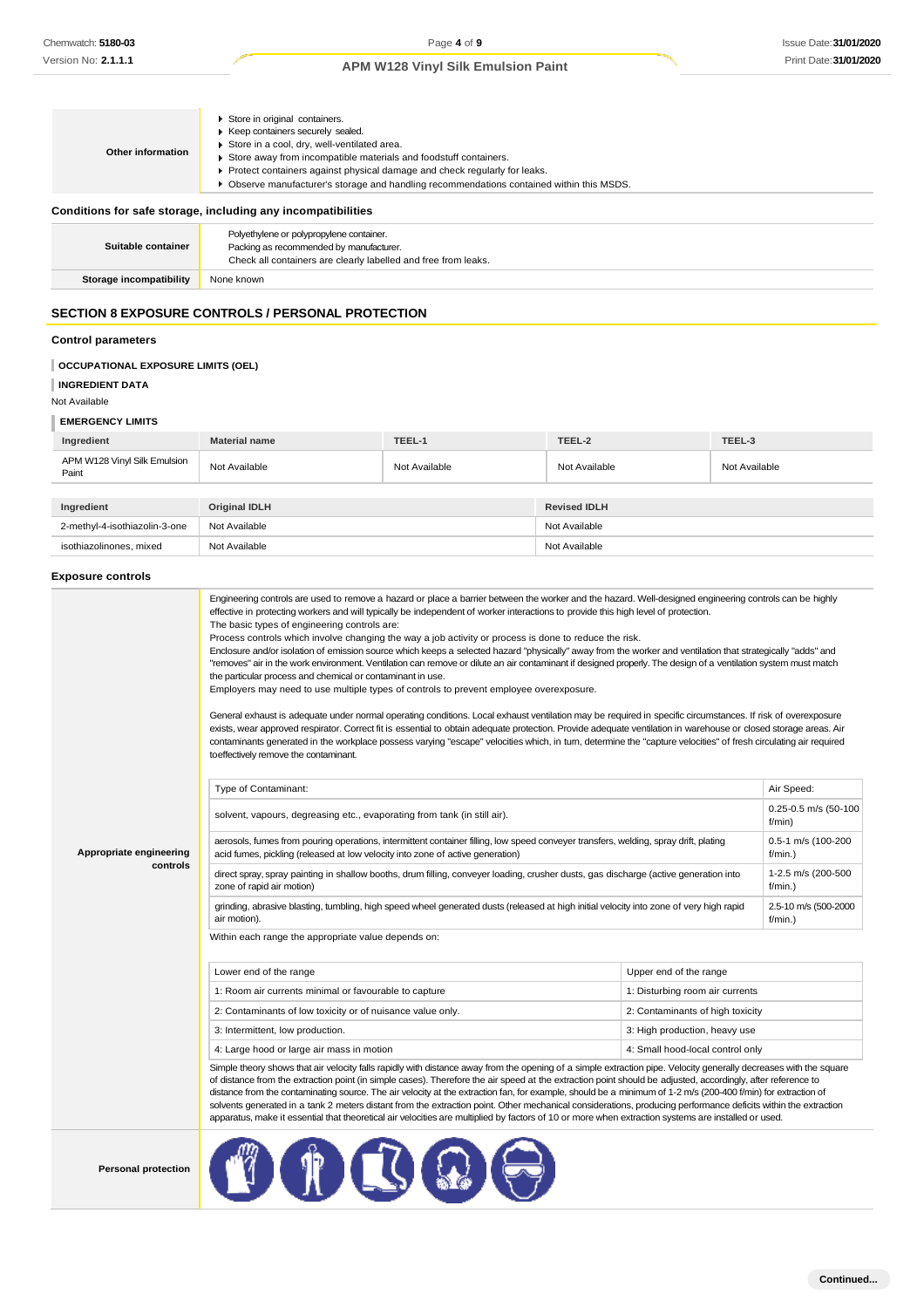| Eye and face protection      | Safety glasses with side shields.<br>Chemical goggles.<br>Contact lenses may pose a special hazard; soft contact lenses may absorb and concentrate irritants. A written policy document, describing the wearing of<br>lenses or restrictions on use, should be created for each workplace or task. This should include a review of lens absorption and adsorption for the class of<br>chemicals in use and an account of injury experience. Medical and first-aid personnel should be trained in their removal and suitable equipment should be<br>readily available. In the event of chemical exposure, begin eye irrigation immediately and remove contact lens as soon as practicable. Lens should be removed<br>at the first signs of eye redness or irritation - lens should be removed in a clean environment only after workers have washed hands thoroughly. [CDC NIOSH<br>Current Intelligence Bulletin 59], [AS/NZS 1336 or national equivalent]                                                                                                                                                                                                                                                                                                                                                                                                                                                                                                                                                                                                                                                                                                                                                                                                                                                                                                                                                                                                                                                                                                                                                                                                                                         |
|------------------------------|----------------------------------------------------------------------------------------------------------------------------------------------------------------------------------------------------------------------------------------------------------------------------------------------------------------------------------------------------------------------------------------------------------------------------------------------------------------------------------------------------------------------------------------------------------------------------------------------------------------------------------------------------------------------------------------------------------------------------------------------------------------------------------------------------------------------------------------------------------------------------------------------------------------------------------------------------------------------------------------------------------------------------------------------------------------------------------------------------------------------------------------------------------------------------------------------------------------------------------------------------------------------------------------------------------------------------------------------------------------------------------------------------------------------------------------------------------------------------------------------------------------------------------------------------------------------------------------------------------------------------------------------------------------------------------------------------------------------------------------------------------------------------------------------------------------------------------------------------------------------------------------------------------------------------------------------------------------------------------------------------------------------------------------------------------------------------------------------------------------------------------------------------------------------------------------------------|
| Skin protection              | See Hand protection below                                                                                                                                                                                                                                                                                                                                                                                                                                                                                                                                                                                                                                                                                                                                                                                                                                                                                                                                                                                                                                                                                                                                                                                                                                                                                                                                                                                                                                                                                                                                                                                                                                                                                                                                                                                                                                                                                                                                                                                                                                                                                                                                                                          |
| <b>Hands/feet protection</b> | Wear chemical protective gloves, e.g. PVC.<br>Wear safety footwear or safety gumboots, e.g. Rubber<br><b>NOTE:</b><br>The material may produce skin sensitisation in predisposed individuals. Care must be taken, when removing gloves and other protective equipment, to avoid<br>all possible skin contact.<br>Contaminated leather items, such as shoes, belts and watch-bands should be removed and destroyed.<br>The selection of suitable gloves does not only depend on the material, but also on further marks of quality which vary from manufacturer to manufacturer. Where<br>the chemical is a preparation of several substances, the resistance of the glove material can not be calculated in advance and has therefore to be checked prior<br>to the application.<br>The exact break through time for substances has to be obtained from the manufacturer of the protective gloves and has to be observed when making a final<br>choice.<br>Suitability and durability of glove type is dependent on usage. Important factors in the selection of gloves include:<br>frequency and duration of contact,<br>chemical resistance of glove material,<br>glove thickness and<br>dexterity<br>Select gloves tested to a relevant standard (e.g. Europe EN 374, US F739, AS/NZS 2161.1 or national equivalent).<br>When prolonged or frequently repeated contact may occur, a glove with a protection class of 5 or higher (breakthrough time greater than 240 minutes<br>according to EN 374, AS/NZS 2161.10.1 or national equivalent) is recommended.<br>When only brief contact is expected, a glove with a protection class of 3 or higher (breakthrough time greater than 60 minutes according to EN 374, AS/NZS<br>2161.10.1 or national equivalent) is recommended.<br>Some glove polymer types are less affected by movement and this should be taken into account when considering gloves for long-term use.<br>Contaminated gloves should be replaced.<br>Gloves must only be wom on clean hands. After using gloves, hands should be washed and dried thoroughly. Application of a non-perfumed moisturiser is<br>recommended.<br>Butyl rubber gloves<br>Nitrile rubber gloves |
| <b>Body protection</b>       | See Other protection below                                                                                                                                                                                                                                                                                                                                                                                                                                                                                                                                                                                                                                                                                                                                                                                                                                                                                                                                                                                                                                                                                                                                                                                                                                                                                                                                                                                                                                                                                                                                                                                                                                                                                                                                                                                                                                                                                                                                                                                                                                                                                                                                                                         |
| Other protection             | Overalls.<br>P.V.C. apron.<br>Barrier cream.<br>Skin cleansing cream.<br>Eye wash unit.                                                                                                                                                                                                                                                                                                                                                                                                                                                                                                                                                                                                                                                                                                                                                                                                                                                                                                                                                                                                                                                                                                                                                                                                                                                                                                                                                                                                                                                                                                                                                                                                                                                                                                                                                                                                                                                                                                                                                                                                                                                                                                            |
| <b>Thermal hazards</b>       | Not Available                                                                                                                                                                                                                                                                                                                                                                                                                                                                                                                                                                                                                                                                                                                                                                                                                                                                                                                                                                                                                                                                                                                                                                                                                                                                                                                                                                                                                                                                                                                                                                                                                                                                                                                                                                                                                                                                                                                                                                                                                                                                                                                                                                                      |

# **Recommended material(s)**

**GLOVE SELECTION INDEX**

Glove selection is based on a modified presentation of the:

*"***Forsberg Clothing Performance Index".**

The effect(s) of the following substance(s) are taken into account in the *computergenerated* selection:

APM W128 Vinyl Silk Emulsion Paint

| <b>Material</b>  | CPI |
|------------------|-----|
| NATURAL RUBBER   | C   |
| NATURAL+NEOPRENE | C   |
| <b>NEOPRENE</b>  | C   |
| NEOPRENE/NATURAL | C   |
| <b>NITRILE</b>   | C   |
| NITRILE+PVC      | C   |
| PE/EVAL/PE       | C   |
| <b>PVA</b>       | C   |
| <b>PVC</b>       | C   |
| <b>TEFLON</b>    | C   |

#### \* CPI - Chemwatch Performance Index

A: Best Selection

B: Satisfactory; may degrade after 4 hours continuous immersion

C: Poor to Dangerous Choice for other than short term immersion

**NOTE**: As a series of factors will influence the actual performance of the glove, a final selection must be based on detailed observation. -

\* Where the glove is to be used on a short term, casual or infrequent basis, factors such as "feel" or convenience (e.g. disposability), may dictate a choice of gloves which might otherwise be unsuitable following long-term or frequent use. A qualified practitioner should be consulted.

### **SECTION 9 PHYSICAL AND CHEMICAL PROPERTIES**

#### Type AK-P Filter of sufficient capacity. (AS/NZS 1716 & 1715, EN 143:2000 & 149:2001, ANSI Z88 or national equivalent)

Where the concentration of gas/particulates in the breathing zone, approaches or exceeds the "Exposure Standard" (or ES), respiratory protection is required.

Degree of protection varies with both face-piece and Class of filter; the nature of protection varies with Type of filter.

| <b>Required Minimum</b><br><b>Protection Factor</b> | Half-Face<br>Respirator | <b>Full-Face</b><br>Respirator     | <b>Powered Air</b><br>Respirator        |
|-----------------------------------------------------|-------------------------|------------------------------------|-----------------------------------------|
| up to $10 \times ES$                                | AK-AUS P2               | ٠                                  | AK-PAPR-AUS /<br>Class 1 P <sub>2</sub> |
| up to $50 \times ES$                                |                         | AK-AUS / Class<br>1 P <sub>2</sub> |                                         |
| up to $100 \times ES$                               |                         | AK-2 P2                            | AK-PAPR-2 P2 ^                          |

#### ^ - Full-face

**Respiratory protection**

A(All classes) = Organic vapours, B AUS or B1 = Acid gasses, B2 = Acid gas or hydrogen cyanide(HCN), B3 = Acid gas or hydrogen cyanide(HCN), E = Sulfur dioxide(SO2), G = Agricultural chemicals,  $K =$  Ammonia(NH3), Hg = Mercury, NO = Oxides of nitrogen, MB = Methyl bromide, AX = Low boiling point organic compounds(below 65 degC)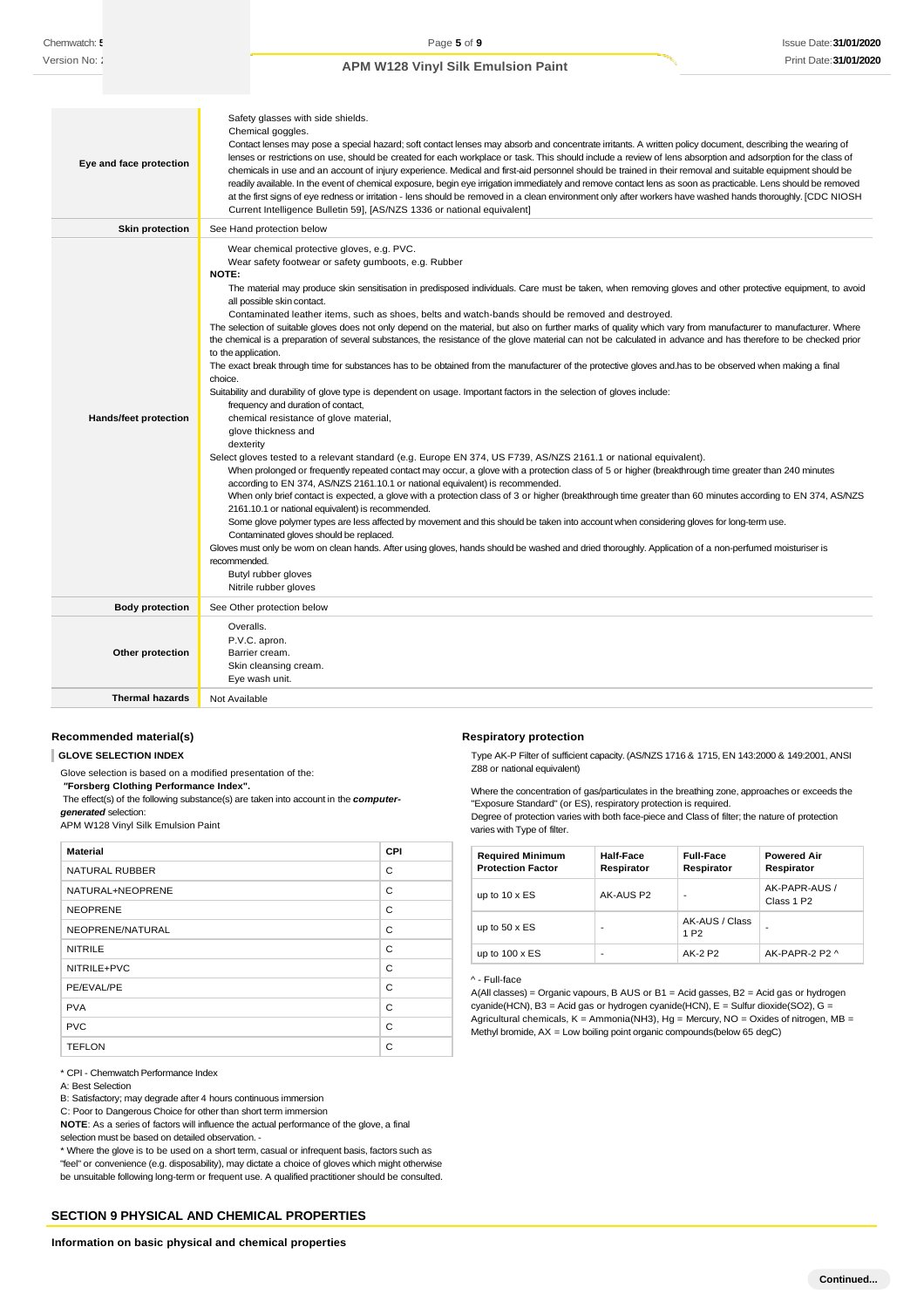| Appearance                                      | Coloured liquid; mixes with water. |                                                   |                |
|-------------------------------------------------|------------------------------------|---------------------------------------------------|----------------|
|                                                 |                                    |                                                   |                |
| <b>Physical state</b>                           | Liquid                             | Relative density (Water = 1)                      | $-1.3$         |
| Odour                                           | Not Available                      | <b>Partition coefficient</b><br>n-octanol / water | Not Available  |
| <b>Odour threshold</b>                          | Not Available                      | Auto-ignition temperature<br>$(^{\circ}C)$        | Not Applicable |
| pH (as supplied)                                | Not Available                      | Decomposition<br>temperature                      | Not Available  |
| Melting point / freezing<br>point (°C)          | Not Available                      | <b>Viscosity (cSt)</b>                            | 85-89 KU       |
| Initial boiling point and<br>boiling range (°C) | Not Available                      | Molecular weight (g/mol)                          | Not Applicable |
| Flash point (°C)                                | Not Applicable                     | <b>Taste</b>                                      | Not Available  |
| <b>Evaporation rate</b>                         | Not Available                      | <b>Explosive properties</b>                       | Not Available  |
| Flammability                                    | Not Applicable                     | <b>Oxidising properties</b>                       | Not Available  |
| Upper Explosive Limit (%)                       | Not Applicable                     | Surface Tension (dyn/cm or<br>$mN/m$ )            | Not Available  |
| Lower Explosive Limit (%)                       | Not Applicable                     | <b>Volatile Component (%vol)</b>                  | $2 - 6$        |
| Vapour pressure (kPa)                           | Not Available                      | Gas group                                         | Not Available  |
| Solubility in water (g/L)                       | Miscible                           | pH as a solution (1%)                             | Not Available  |
| Vapour density (Air = 1)                        | Not Available                      | VOC g/L                                           | Not Available  |

# **SECTION 10 STABILITY AND REACTIVITY**

| Reactivity                                 | See section 7                                                                                                                    |
|--------------------------------------------|----------------------------------------------------------------------------------------------------------------------------------|
| <b>Chemical stability</b>                  | Unstable in the presence of incompatible materials.<br>Product is considered stable.<br>Hazardous polymerisation will not occur. |
| Possibility of hazardous<br>reactions      | See section 7                                                                                                                    |
| <b>Conditions to avoid</b>                 | See section 7                                                                                                                    |
| Incompatible materials                     | See section 7                                                                                                                    |
| <b>Hazardous decomposition</b><br>products | See section 5                                                                                                                    |

# **SECTION 11 TOXICOLOGICAL INFORMATION**

# **Information on toxicological effects**

**2-methyl-4-isothiazolin-3-one**

| Inhaled                                      | The material is not thought to produce either adverse health effects or irritation of the respiratory tract following inhalation (as classified by EC Directives<br>using animal models). Nevertheless, adverse systemic effects have been produced following exposure of animals by at least one other route and good hygiene<br>practice requires that exposure be kept to a minimum and that suitable control measures be used in an occupational setting.                                                                                                                                                                                                                                                                                                                                                                                                                                                                                                                                                                                                                                                                      |                                    |
|----------------------------------------------|------------------------------------------------------------------------------------------------------------------------------------------------------------------------------------------------------------------------------------------------------------------------------------------------------------------------------------------------------------------------------------------------------------------------------------------------------------------------------------------------------------------------------------------------------------------------------------------------------------------------------------------------------------------------------------------------------------------------------------------------------------------------------------------------------------------------------------------------------------------------------------------------------------------------------------------------------------------------------------------------------------------------------------------------------------------------------------------------------------------------------------|------------------------------------|
| Ingestion                                    | Accidental ingestion of the material may be damaging to the health of the individual.<br>Taken by mouth, isothiazolinones have moderate to high toxicity. The major signs of toxicity are severe stomach irritation, lethargy, and inco-ordination.                                                                                                                                                                                                                                                                                                                                                                                                                                                                                                                                                                                                                                                                                                                                                                                                                                                                                |                                    |
| <b>Skin Contact</b>                          | This material can cause inflammation of the skin on contact in some persons.<br>Solutions of isothiazolinones may be irritating or even damaging to the skin, depending on concentration. A concentration of over 0.1% can irritate, and over<br>0.5% can cause severe irritation.<br>Open cuts, abraded or irritated skin should not be exposed to this material<br>Entry into the blood-stream, through, for example, cuts, abrasions or lesions, may produce systemic injury with harmful effects. Examine the skin prior to the use<br>of the material and ensure that any external damage is suitably protected.                                                                                                                                                                                                                                                                                                                                                                                                                                                                                                              |                                    |
| Eye                                          | This material can cause eye irritation and damage in some persons.<br>Solutions containing isothiazolinones may damage the mucous membranes and comea. Animal testing showed very low concentrations (under 0.1%) did not<br>cause irritation, while higher levels (3-5.5%) produced severe irritation and damage to the eye.                                                                                                                                                                                                                                                                                                                                                                                                                                                                                                                                                                                                                                                                                                                                                                                                      |                                    |
| Chronic                                      | Skin contact with the material is more likely to cause a sensitisation reaction in some persons compared to the general population.<br>Substance accumulation, in the human body, may occur and may cause some concern following repeated or long-term occupational exposure.<br>There is some evidence from animal testing that exposure to this material may result in reduced fertility.<br>There is some evidence from animal testing that exposure to this material may result in toxic effects to the unborn baby.<br>Chronic effects of exposure to diuron may include skin irritation, abnormal pigmentation, growth retardation, blurring of vision, abnormal liver, spleen and<br>thyroid effects; red blood cell destruction, or reduction of the blood's oxygen carrying capacity causing bluish discolouration and breathlessness.<br>The isothiazolinones are known contact sensitisers. Sensitisation is more likely with the chlorinated species as opposed to the non-chlorinated species.<br>Exposure to the material for prolonged periods may cause physical defects in the developing embryo (teratogenesis). |                                    |
|                                              |                                                                                                                                                                                                                                                                                                                                                                                                                                                                                                                                                                                                                                                                                                                                                                                                                                                                                                                                                                                                                                                                                                                                    |                                    |
| APM W128 Vinyl Silk<br><b>Emulsion Paint</b> | <b>TOXICITY</b><br>Not Available                                                                                                                                                                                                                                                                                                                                                                                                                                                                                                                                                                                                                                                                                                                                                                                                                                                                                                                                                                                                                                                                                                   | <b>IRRITATION</b><br>Not Available |

**TOXICITY IRRITATION** Not Available Not Available Not Available

**Continued...**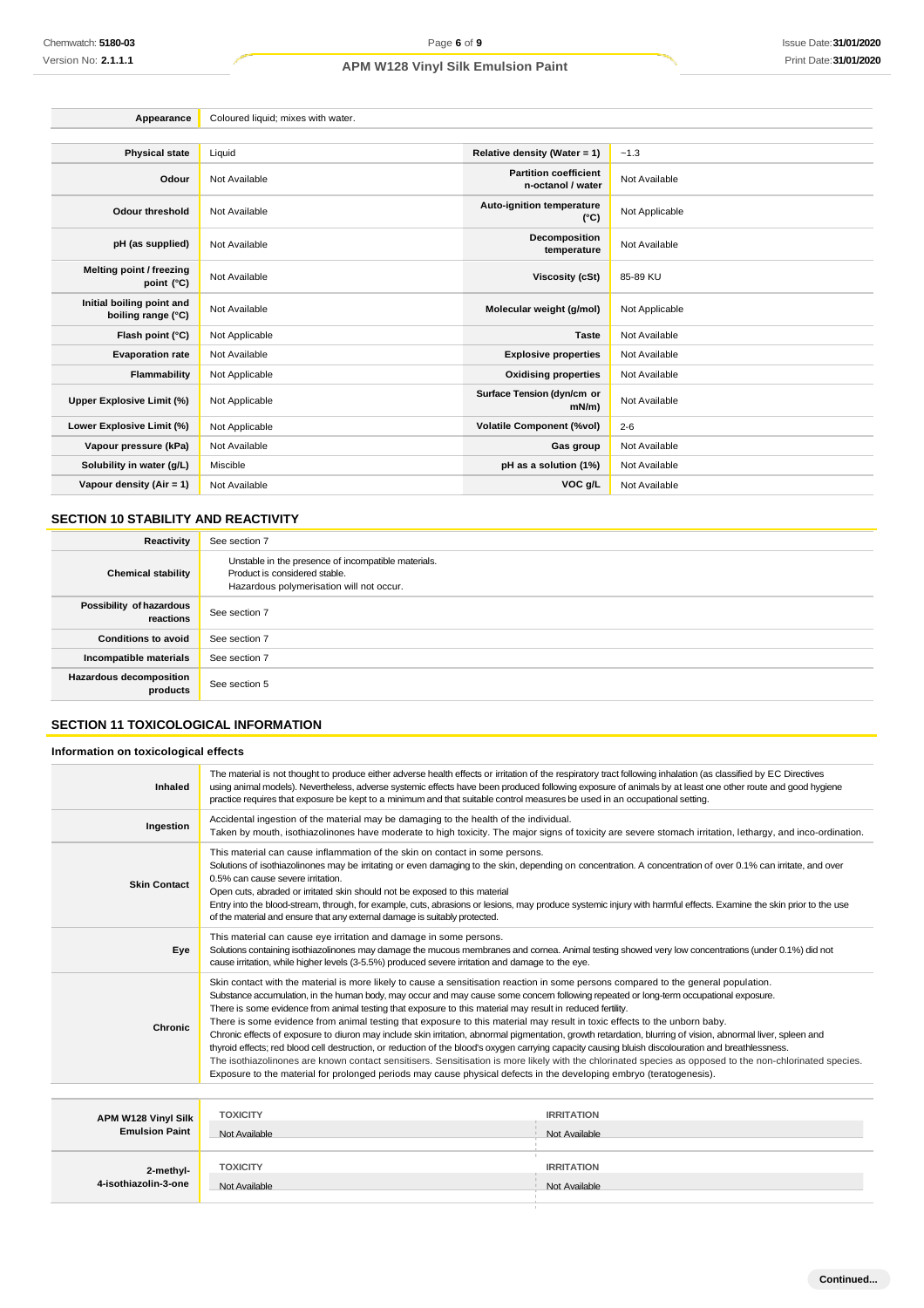|                                          | <b>TOXICITY</b>                                                                                                                                                                                                                                                                                                                                                                                                                                                                                                                                                                                                                                                                                                                                                                                                                                                                                                                                                                                                                                                                                                                                                                                                                                                                                                                                                                                                                                                                                                                                                                                                                                                                                                                                                                                                                                                                                                                                                                                                                                                                                                                                                                                                                                                                                                                                                                                                                                                                                                                                                                                                                                                                                                                                                                                                                                                                                                                                                | <b>IRRITATION</b> |  |
|------------------------------------------|----------------------------------------------------------------------------------------------------------------------------------------------------------------------------------------------------------------------------------------------------------------------------------------------------------------------------------------------------------------------------------------------------------------------------------------------------------------------------------------------------------------------------------------------------------------------------------------------------------------------------------------------------------------------------------------------------------------------------------------------------------------------------------------------------------------------------------------------------------------------------------------------------------------------------------------------------------------------------------------------------------------------------------------------------------------------------------------------------------------------------------------------------------------------------------------------------------------------------------------------------------------------------------------------------------------------------------------------------------------------------------------------------------------------------------------------------------------------------------------------------------------------------------------------------------------------------------------------------------------------------------------------------------------------------------------------------------------------------------------------------------------------------------------------------------------------------------------------------------------------------------------------------------------------------------------------------------------------------------------------------------------------------------------------------------------------------------------------------------------------------------------------------------------------------------------------------------------------------------------------------------------------------------------------------------------------------------------------------------------------------------------------------------------------------------------------------------------------------------------------------------------------------------------------------------------------------------------------------------------------------------------------------------------------------------------------------------------------------------------------------------------------------------------------------------------------------------------------------------------------------------------------------------------------------------------------------------------|-------------------|--|
| isothiazolinones, mixed                  | Oral (rat) LD50: 53 mg/kgd <sup>[2]</sup>                                                                                                                                                                                                                                                                                                                                                                                                                                                                                                                                                                                                                                                                                                                                                                                                                                                                                                                                                                                                                                                                                                                                                                                                                                                                                                                                                                                                                                                                                                                                                                                                                                                                                                                                                                                                                                                                                                                                                                                                                                                                                                                                                                                                                                                                                                                                                                                                                                                                                                                                                                                                                                                                                                                                                                                                                                                                                                                      | Nil reported      |  |
| Legend:                                  | 1. Value obtained from Europe ECHA Registered Substances - Acute toxicity 2.* Value obtained from manufacturer's SDS. Unless otherwise specified data<br>extracted from RTECS - Register of Toxic Effect of chemical Substances                                                                                                                                                                                                                                                                                                                                                                                                                                                                                                                                                                                                                                                                                                                                                                                                                                                                                                                                                                                                                                                                                                                                                                                                                                                                                                                                                                                                                                                                                                                                                                                                                                                                                                                                                                                                                                                                                                                                                                                                                                                                                                                                                                                                                                                                                                                                                                                                                                                                                                                                                                                                                                                                                                                                |                   |  |
|                                          |                                                                                                                                                                                                                                                                                                                                                                                                                                                                                                                                                                                                                                                                                                                                                                                                                                                                                                                                                                                                                                                                                                                                                                                                                                                                                                                                                                                                                                                                                                                                                                                                                                                                                                                                                                                                                                                                                                                                                                                                                                                                                                                                                                                                                                                                                                                                                                                                                                                                                                                                                                                                                                                                                                                                                                                                                                                                                                                                                                |                   |  |
| 2-METHYL-<br>4-ISOTHIAZOLIN-3-ONE        | The following information refers to contact allergens as a group and may not be specific to this product.<br>Contact allergies quickly manifest themselves as contact eczema, more rarely as urticaria or Quincke's oedema. The pathogenesis of contact eczema<br>involves a cell-mediated (T lymphocytes) immune reaction of the delayed type. Other allergic skin reactions, e.g. contact urticaria, involve antibody-<br>mediated immune reactions. The significance of the contact allergen is not simply determined by its sensitisation potential: the distribution of the substance<br>and the opportunities for contact with it are equally important. A weakly sensitising substance which is widely distributed can be a more important allergen<br>than one with stronger sensitising potential with which few individuals come into contact. From a clinical point of view, substances are noteworthy if they<br>produce an allergic test reaction in more than 1% of the persons tested.<br>Asthma-like symptoms may continue for months or even years after exposure to the material ceases. This may be due to a non-allergenic condition known<br>as reactive airways dysfunction syndrome (RADS) which can occur following exposure to high levels of highly irritating compound. Key criteria for the<br>diagnosis of RADS include the absence of preceding respiratory disease, in a non-atopic individual, with abrupt onset of persistent asthma-like symptoms<br>within minutes to hours of a documented exposure to the irritant. A reversible airflow pattern, on spirometry, with the presence of moderate to severe<br>bronchial hyperreactivity on methacholine challenge testing and the lack of minimal lymphocytic inflammation, without eosinophilia, have also been included<br>in the criteria for diagnosis of RADS. RADS (or asthma) following an irritating inhalation is an infrequent disorder with rates related to the concentration<br>of and duration of exposure to the irritating substance. Industrial bronchitis, on the other hand, is a disorder that occurs as result of exposure due to high<br>concentrations of irritating substance (often particulate in nature) and is completely reversible after exposure ceases. The disorder is characterised by<br>dyspnea, cough and mucus production.<br>No significant acute toxicological data identified in literature search.<br>The material may be irritating to the eye, with prolonged contact causing inflammation. Repeated or prolonged exposure to irritants may produce<br>conjunctivitis.<br>The material may cause skin irritation after prolonged or repeated exposure and may produce on contact skin redness, swelling, the production of vesicles,<br>scaling and thickening of the skin.<br>NOTE: Substance has been shown to be mutagenic in at least one assay, or belongs to a family of chemicals producing damage or change to cellular |                   |  |
|                                          | DNA.<br>Considered to be a minor sensitiser in Kathon CG (1) (1). Bruze etal - Contact Dermatitis 20: 219-39, 1989                                                                                                                                                                                                                                                                                                                                                                                                                                                                                                                                                                                                                                                                                                                                                                                                                                                                                                                                                                                                                                                                                                                                                                                                                                                                                                                                                                                                                                                                                                                                                                                                                                                                                                                                                                                                                                                                                                                                                                                                                                                                                                                                                                                                                                                                                                                                                                                                                                                                                                                                                                                                                                                                                                                                                                                                                                             |                   |  |
| <b>ISOTHIAZOLINONES,</b><br><b>MIXED</b> | The following information refers to contact allergens as a group and may not be specific to this product.<br>Contact allergies quickly manifest themselves as contact eczema, more rarely as urticaria or Quincke's oedema. The pathogenesis of contact eczema<br>involves a cell-mediated (T lymphocytes) immune reaction of the delayed type. Other allergic skin reactions, e.g. contact urticaria, involve antibody-<br>mediated immune reactions. The significance of the contact allergen is not simply determined by its sensitisation potential: the distribution of the substance<br>and the opportunities for contact with it are equally important. A weakly sensitising substance which is widely distributed can be a more important allergen<br>than one with stronger sensitising potential with which few individuals come into contact. From a clinical point of view, substances are noteworthy if they<br>produce an allergic test reaction in more than 1% of the persons tested.<br>No significant acute toxicological data identified in literature search.<br>The material may be irritating to the eye, with prolonged contact causing inflammation. Repeated or prolonged exposure to irritants may produce<br>conjunctivitis.<br>The material may cause skin irritation after prolonged or repeated exposure and may produce on contact skin redness, swelling, the production of vesicles,<br>scaling and thickening of the skin.<br>Asthma-like symptoms may continue for months or even years after exposure to the material ceases. This may be due to a non-allergenic condition known<br>as reactive airways dysfunction syndrome (RADS) which can occur following exposure to high levels of highly irritating compound. Key criteria for the<br>diagnosis of RADS include the absence of preceding respiratory disease, in a non-atopic individual, with abrupt onset of persistent asthma-like symptoms<br>within minutes to hours of a documented exposure to the irritant. A reversible airflow pattern, on spirometry, with the presence of moderate to severe<br>bronchial hyperreactivity on methacholine challenge testing and the lack of minimal lymphocytic inflammation, without eosinophilia, have also been included<br>in the criteria for diagnosis of RADS. RADS (or asthma) following an irritating inhalation is an infrequent disorder with rates related to the concentration<br>of and duration of exposure to the irritating substance. Industrial bronchitis, on the other hand, is a disorder that occurs as result of exposure due to high<br>concentrations of irritating substance (often particulate in nature) and is completely reversible after exposure ceases. The disorder is characterised by<br>dyspnea, cough and mucus production.                                                                                                                                                     |                   |  |

| <b>Acute Toxicity</b>                       | $\circ$ | Carcinogenicity                 | ∾                                                                                                                                                                  |
|---------------------------------------------|---------|---------------------------------|--------------------------------------------------------------------------------------------------------------------------------------------------------------------|
| <b>Skin Irritation/Corrosion</b>            | ᢦ       | Reproductivity                  | O                                                                                                                                                                  |
| <b>Serious Eye</b><br>Damage/Irritation     | پ       | <b>STOT - Single Exposure</b>   | Ø                                                                                                                                                                  |
| <b>Respiratory or Skin</b><br>sensitisation | ັ       | <b>STOT - Repeated Exposure</b> | $\circ$                                                                                                                                                            |
| Mutagenicity                                | $\circ$ | <b>Aspiration Hazard</b>        | $\circ$                                                                                                                                                            |
|                                             |         | Legend:                         | $\blacktriangleright$ - Data required to make classification available<br>$\blacktriangleright$ - Data available but does not fill the criteria for classification |

*– Data Not Available to makeclassification*

# **SECTION 12 ECOLOGICAL INFORMATION**

#### <span id="page-6-0"></span>**Toxicity**

Do NOT allow product to come in contact with surface waters or to intertidal areas below the mean high water mark. Do not contaminate water when cleaning equipment or disposing of equipment wash-waters.

Wastes resulting from use of the product must be disposed of on site or at approved waste sites.

Environmental Fate: Isothiazolinones are antimicrobials used to control bacteria, fungi, and for wood preservation and antifouling agents. They are frequently used in personal care products such as shampoos and other hair care products, as well as certain paint formulations. The most common isothiazolinone combinations are 5-chloro-2-methyl-4-isothiazolin-3-one, (CMI), and 2-methyl- 4 isothiazolin-3-one, (MI).

Aquatic Fate: 5-chloro-2-methyl-4-isothiazolin-3-one,(CMI), and 2-methyl-4-isothiazolin-3-one, (MI), undergo primary biological breakdown with half-lives of less than 24 hours in both oxygenated and low oxygen sediments with >55% breakdown occurring within 29 days.

Ecotoxicity: The isothiazolinones are very toxic to marine organisms, (fish, Daphnia magna water fleas, and algae), and have low potential for accumulation in aquatic species. The proposed metabolites of MI and CMI are considered to have a low aquatic toxicity, based partially on data for the structurally related N-(n-octyl) malonamic acid.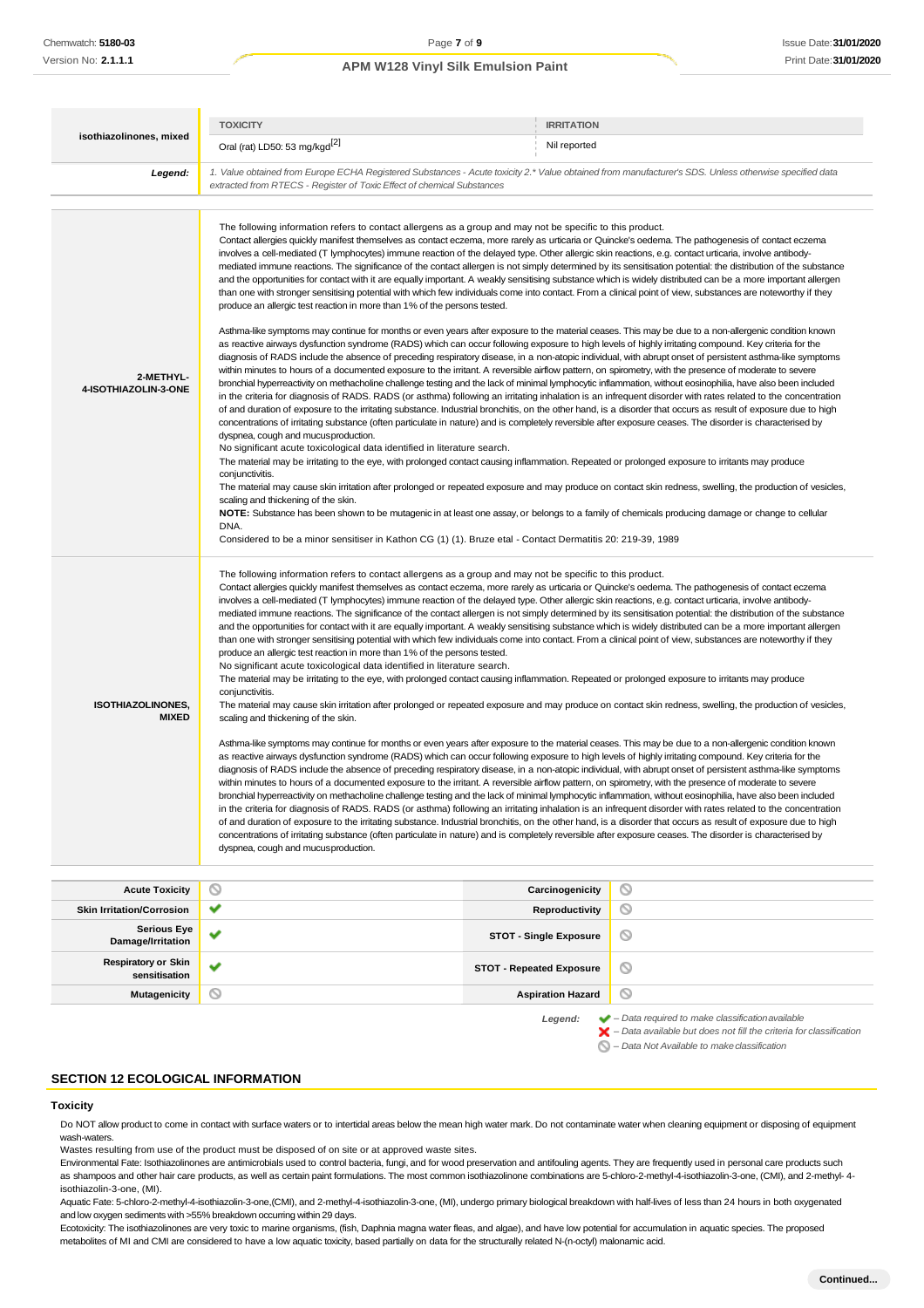### **DO NOT** discharge into sewer or waterways.

#### **Persistence and degradability**

| Ingredient                       | Persistence: Water/Soil   | Persistence: Air |
|----------------------------------|---------------------------|------------------|
| 2-methyl-4-isothiazolin-3-one    | <b>HIGH</b>               | <b>HIGH</b>      |
| <b>Bioaccumulative potential</b> |                           |                  |
| Ingredient                       | <b>Bioaccumulation</b>    |                  |
| 2-methyl-4-isothiazolin-3-one    | LOW (LogKOW = $-0.8767$ ) |                  |
| Mobility in soil                 |                           |                  |
| Ingredient                       | <b>Mobility</b>           |                  |
| 2-methyl-4-isothiazolin-3-one    | $LOW (KOC = 27.88)$       |                  |

#### **SECTION 13 DISPOSAL CONSIDERATIONS**

| Waste treatment methods |                                                                                                                                                                      |  |
|-------------------------|----------------------------------------------------------------------------------------------------------------------------------------------------------------------|--|
|                         | Containers may still present a chemical hazard/danger when empty.                                                                                                    |  |
|                         | Return to supplier for reuse/ recycling if possible.                                                                                                                 |  |
|                         | Otherwise:                                                                                                                                                           |  |
|                         | If container can not be cleaned sufficiently well to ensure that residuals do not remain or if the container cannot be used to store the same product, then          |  |
|                         | puncture containers, to prevent re-use, and bury at an authorised landfill.                                                                                          |  |
|                         | ▶ Where possible retain label warnings and MSDS and observe all notices pertaining to the product.                                                                   |  |
|                         | Legislation addressing waste disposal requirements may differ by country, state and/ or territory. Each user must refer to laws operating in their area. In some     |  |
|                         | areas, certain wastes must be tracked.                                                                                                                               |  |
|                         | A Hierarchy of Controls seems to be common - the user should investigate:                                                                                            |  |
|                         | Reduction                                                                                                                                                            |  |
|                         | $\triangleright$ Reuse                                                                                                                                               |  |
|                         | $\blacktriangleright$ Recycling                                                                                                                                      |  |
| Product / Packaging     | Disposal (if all else fails)                                                                                                                                         |  |
| disposal                | This material may be recycled if unused, or if it has not been contaminated so as to make it unsuitable for its intended use. If it has been contaminated, it may be |  |
|                         | possible to reclaim the product by filtration, distillation or some other means. Shelf life considerations should also be applied in making decisions of this type.  |  |
|                         | Note that properties of a material may change in use, and recycling or reuse may not always be appropriate.                                                          |  |
|                         | DO NOT allow wash water from cleaning or process equipment to enter drains.                                                                                          |  |
|                         | It may be necessary to collect all wash water for treatment before disposal.                                                                                         |  |
|                         | In all cases disposal to sewer may be subject to local laws and regulations and these should be considered first.                                                    |  |
|                         | • Where in doubt contact the responsible authority.                                                                                                                  |  |
|                         | Recycle wherever possible.                                                                                                                                           |  |
|                         | • Consult manufacturer for recycling options or consult local or regional waste management authority for disposal if no suitable treatment or disposal facility      |  |
|                         | can be identified.                                                                                                                                                   |  |
|                         | ▶ Dispose of by: burial in a land-fill specifically licenced to accept chemical and / or pharmaceutical wastes or incineration in a licenced apparatus (after        |  |
|                         | admixture with suitable combustible material).                                                                                                                       |  |
|                         | • Decontaminate empty containers. Observe all label safeguards until containers are cleaned and destroyed.                                                           |  |

### **SECTION 14 TRANSPORT INFORMATION**

| <b>Labels Required</b>                                                             |           |
|------------------------------------------------------------------------------------|-----------|
| <b>Marine Pollutant</b>                                                            | <b>NO</b> |
| Land transport (UN): NOT REGULATED FOR TRANSPORT OF DANGEROUS GOODS                |           |
| Air transport (ICAO-IATA / DGR): NOT REGULATED FOR TRANSPORT OF DANGEROUS GOODS    |           |
| Sea transport (IMDG-Code / GGVSee): NOT REGULATED FOR TRANSPORT OF DANGEROUS GOODS |           |

# **SECTION 15 REGULATORY INFORMATION**

**Safety, health and environmental regulations / legislation specific for the substance or mixture**

**2-METHYL-4-ISOTHIAZOLIN-3-ONE(2682-20-4) IS FOUND ON THE FOLLOWING REGULATORY LISTS**

Not Applicable

## **ISOTHIAZOLINONES, MIXED(55965-84-9) IS FOUND ON THE FOLLOWING REGULATORY LISTS**

Not Applicable

| <b>National Inventory</b>               | <b>Status</b>                                              |
|-----------------------------------------|------------------------------------------------------------|
| Australia - AICS                        | N (isothiazolinones, mixed)                                |
| Canada - DSL                            | $\checkmark$                                               |
| Canada - NDSL                           | N (2-methyl-4-isothiazolin-3-one; isothiazolinones, mixed) |
| China - IECSC                           | $\checkmark$                                               |
| Europe - EINEC / ELINCS /<br><b>NLP</b> | N (isothiazolinones, mixed)                                |
| Japan - ENCS                            | N (isothiazolinones, mixed)                                |